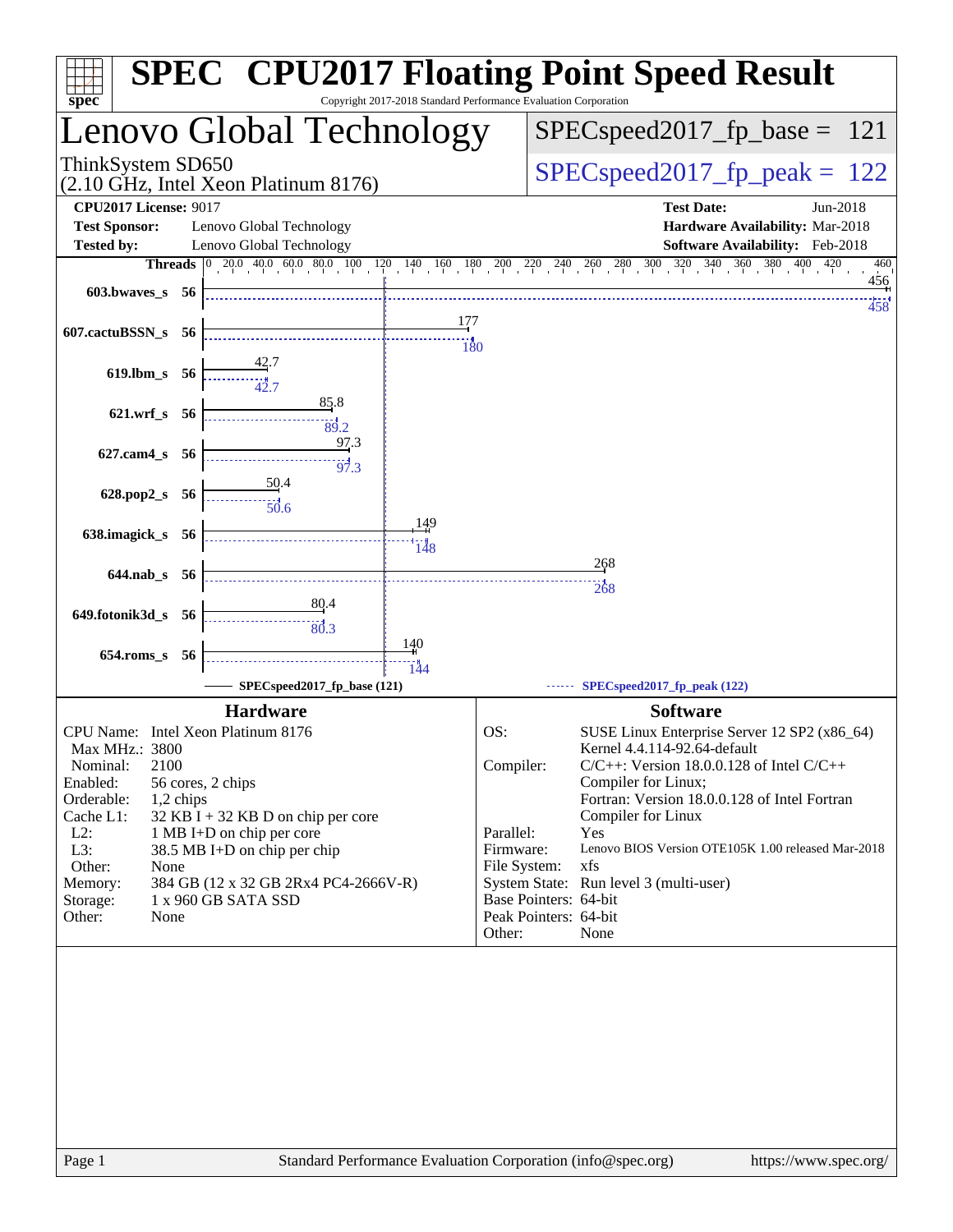

# Lenovo Global Technology

(2.10 GHz, Intel Xeon Platinum 8176)

ThinkSystem SD650  $SPEC speed2017$  fp\_peak = 122

SPECspeed2017 fp base =  $121$ 

**[Test Sponsor:](http://www.spec.org/auto/cpu2017/Docs/result-fields.html#TestSponsor)** Lenovo Global Technology **[Hardware Availability:](http://www.spec.org/auto/cpu2017/Docs/result-fields.html#HardwareAvailability)** Mar-2018 **[Tested by:](http://www.spec.org/auto/cpu2017/Docs/result-fields.html#Testedby)** Lenovo Global Technology **[Software Availability:](http://www.spec.org/auto/cpu2017/Docs/result-fields.html#SoftwareAvailability)** Feb-2018

**[CPU2017 License:](http://www.spec.org/auto/cpu2017/Docs/result-fields.html#CPU2017License)** 9017 **[Test Date:](http://www.spec.org/auto/cpu2017/Docs/result-fields.html#TestDate)** Jun-2018

### **[Results Table](http://www.spec.org/auto/cpu2017/Docs/result-fields.html#ResultsTable)**

|                           |                |                |       | <b>Base</b>    |            |                |       |                |                |              | <b>Peak</b>    |              |                |              |
|---------------------------|----------------|----------------|-------|----------------|------------|----------------|-------|----------------|----------------|--------------|----------------|--------------|----------------|--------------|
| <b>Benchmark</b>          | <b>Threads</b> | <b>Seconds</b> | Ratio | <b>Seconds</b> | Ratio      | <b>Seconds</b> | Ratio | <b>Threads</b> | <b>Seconds</b> | <b>Ratio</b> | <b>Seconds</b> | <b>Ratio</b> | <b>Seconds</b> | <b>Ratio</b> |
| 603.bwayes s              | 56             | 130            | 455   | 129            | 456        | 129            | 458   | 56             | 129            | 458          | 132            | 447          | <u>129</u>     | <u>458</u>   |
| 607.cactuBSSN s           | 56             | 94.5           | 176   | 94.3           | 177        | 94.3           | 177   | 56             | 92.7           | <b>180</b>   | 92.5           | 180          | 92.9           | 179          |
| $619.1$ bm s              | 56             | 123            | 42.7  | 123            | 42.7       | 123            | 42.7  | 56             | <u>123</u>     | 42.7         | 123            | 42.7         | 126            | 41.6         |
| $621$ .wrf s              | 56             | 154            | 85.8  | 154            | 85.7       | 153            | 86.2  | 56             | 149            | 88.9         | 148            | 89.2         | 148            | 89.6         |
| $627$ .cam $4 \text{ s}$  | 56             | 91.1           | 97.3  | 91.0           | 97.4       | 91.2           | 97.2  | 56             | 91.1           | 97.3         | 91.2           | 97.2         | 91.0           | 97.4         |
| $628.pop2_s$              | 56             | 236            | 50.4  | 236            | 50.3       | 235            | 50.5  | 56             | 235            | 50.6         | 235            | 50.5         | 232            | 51.1         |
| 638.imagick_s             | 56             | 95.8           | 151   | 96.9           | 149        | 103            | 140   | 56             | 96.5           | 150          | 103            | 140          | 97.2           | 148          |
| $644$ .nab s              | 56             | 65.3           | 268   | 65.2           | 268        | 65.2           | 268   | 56             | 65.2           | 268          | 65.3           | 268          | 65.2           | 268          |
| 649.fotonik3d s           | 56             | 113            | 80.4  | 114            | 80.2       | 113            | 80.6  | 56             | 113            | 80.3         | <b>114</b>     | 80.3         | 114            | 80.2         |
| $654$ .roms s             | 56             | 113            | 140   | 112            | <b>140</b> | 111            | 142   | 56             | 109            | 144          | <u>109</u>     | <u>144</u>   | 110            | 143          |
| $SPECspeed2017$ fp base = |                |                | 121   |                |            |                |       |                |                |              |                |              |                |              |

**[SPECspeed2017\\_fp\\_peak =](http://www.spec.org/auto/cpu2017/Docs/result-fields.html#SPECspeed2017fppeak) 122**

Results appear in the [order in which they were run.](http://www.spec.org/auto/cpu2017/Docs/result-fields.html#RunOrder) Bold underlined text [indicates a median measurement](http://www.spec.org/auto/cpu2017/Docs/result-fields.html#Median).

## **[Operating System Notes](http://www.spec.org/auto/cpu2017/Docs/result-fields.html#OperatingSystemNotes)**

Stack size set to unlimited using "ulimit -s unlimited"

## **[General Notes](http://www.spec.org/auto/cpu2017/Docs/result-fields.html#GeneralNotes)**

Environment variables set by runcpu before the start of the run: LD\_LIBRARY\_PATH = "/home/cpu2017.1.0.2.ic18.0/lib/ia32:/home/cpu2017.1.0.2.ic18.0/lib/intel64" LD\_LIBRARY\_PATH = "\$LD\_LIBRARY\_PATH:/home/cpu2017.1.0.2.ic18.0/je5.0.1-32:/home/cpu2017.1.0.2.ic18.0/je5.0.1-64" OMP\_STACKSIZE = "192M"

 Binaries compiled on a system with 1x Intel Core i7-4790 CPU + 32GB RAM memory using Redhat Enterprise Linux 7.4 Transparent Huge Pages enabled by default Prior to runcpu invocation Filesystem page cache synced and cleared with: sync; echo 3> /proc/sys/vm/drop\_caches Yes: The test sponsor attests, as of date of publication, that CVE-2017-5754 (Meltdown) is mitigated in the system as tested and documented. Yes: The test sponsor attests, as of date of publication, that CVE-2017-5753 (Spectre variant 1) is mitigated in the system as tested and documented. Yes: The test sponsor attests, as of date of publication, that CVE-2017-5715 (Spectre variant 2) is mitigated in the system as tested and documented.

### **[Platform Notes](http://www.spec.org/auto/cpu2017/Docs/result-fields.html#PlatformNotes)**

BIOS configuration: Choose Operating Mode set to Maximum Performance Hyper-Threading set to Disable

**(Continued on next page)**

Page 2 Standard Performance Evaluation Corporation [\(info@spec.org\)](mailto:info@spec.org) <https://www.spec.org/>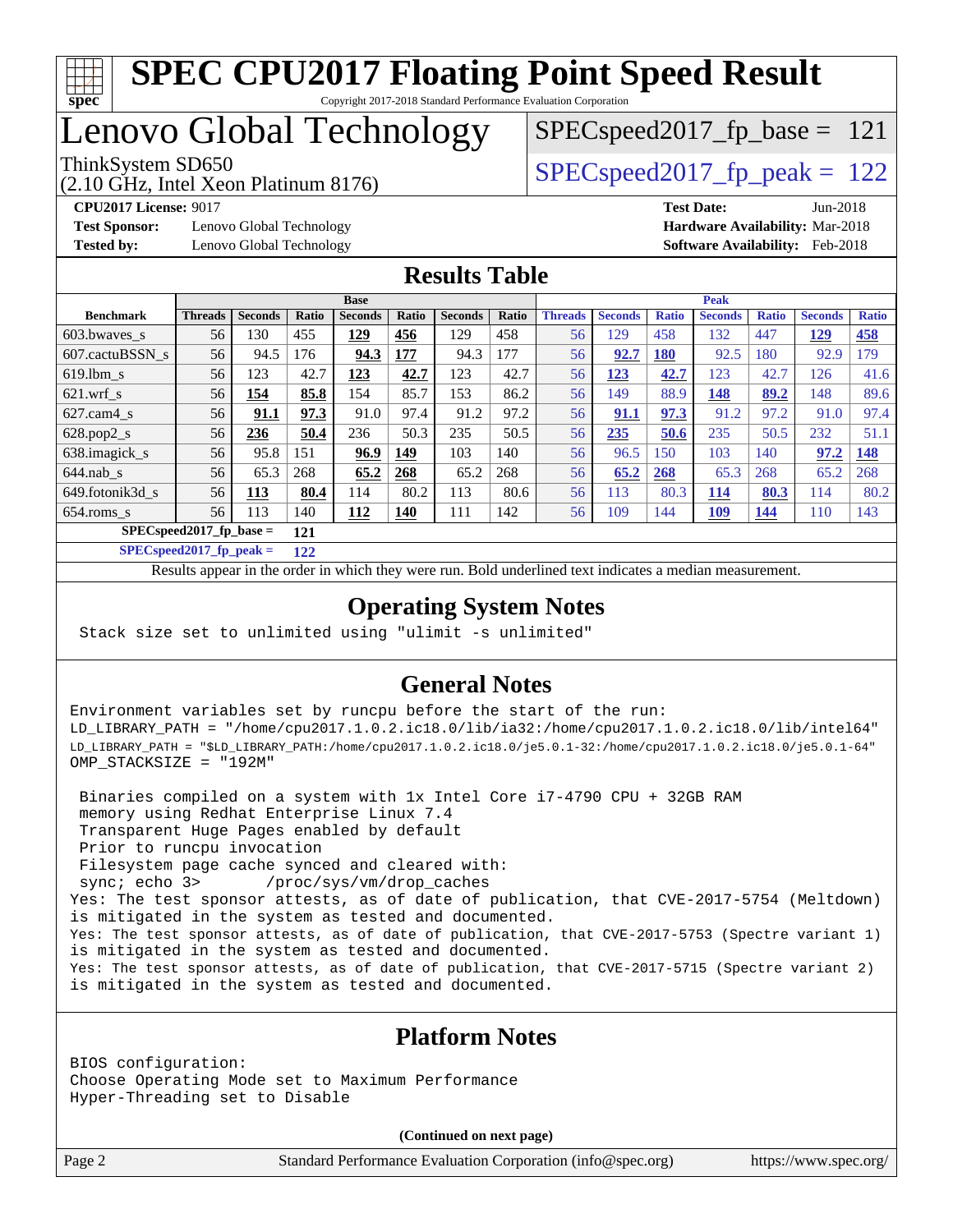

Lenovo Global Technology

 $SPEC speed2017_fp\_base = 121$ 

(2.10 GHz, Intel Xeon Platinum 8176)

ThinkSystem SD650  $SPEC speed2017$  fp\_peak = 122

**[Test Sponsor:](http://www.spec.org/auto/cpu2017/Docs/result-fields.html#TestSponsor)** Lenovo Global Technology **[Hardware Availability:](http://www.spec.org/auto/cpu2017/Docs/result-fields.html#HardwareAvailability)** Mar-2018 **[Tested by:](http://www.spec.org/auto/cpu2017/Docs/result-fields.html#Testedby)** Lenovo Global Technology **[Software Availability:](http://www.spec.org/auto/cpu2017/Docs/result-fields.html#SoftwareAvailability)** Feb-2018

**[CPU2017 License:](http://www.spec.org/auto/cpu2017/Docs/result-fields.html#CPU2017License)** 9017 **[Test Date:](http://www.spec.org/auto/cpu2017/Docs/result-fields.html#TestDate)** Jun-2018

#### **[Platform Notes \(Continued\)](http://www.spec.org/auto/cpu2017/Docs/result-fields.html#PlatformNotes)**

Page 3 Standard Performance Evaluation Corporation [\(info@spec.org\)](mailto:info@spec.org) <https://www.spec.org/> Adjacent Cache Prefetch set to Disable DCU Streamer Prefetcher set to Disable MONITOR/MWAIT set to Enable DCA set to Enable Stale AtoS set to Enable Sysinfo program /home/cpu2017.1.0.2.ic18.0/bin/sysinfo Rev: r5797 of 2017-06-14 96c45e4568ad54c135fd618bcc091c0f running on oc2 Fri Jun 22 15:19:03 2018 SUT (System Under Test) info as seen by some common utilities. For more information on this section, see <https://www.spec.org/cpu2017/Docs/config.html#sysinfo> From /proc/cpuinfo model name : Intel(R) Xeon(R) Platinum 8176 CPU @ 2.10GHz 2 "physical id"s (chips) 56 "processors" cores, siblings (Caution: counting these is hw and system dependent. The following excerpts from /proc/cpuinfo might not be reliable. Use with caution.) cpu cores : 28 siblings : 28 physical 0: cores 0 1 2 3 4 5 6 8 9 10 11 12 13 14 16 17 18 19 20 21 22 24 25 26 27 28 29 30 physical 1: cores 0 1 2 3 4 5 6 8 9 10 11 12 13 14 16 17 18 19 20 21 22 24 25 26 27 28 29 30 From lscpu: Architecture: x86\_64<br>
CPU op-mode(s): 32-bit, 64-bit CPU op-mode $(s):$ Byte Order: Little Endian CPU(s): 56 On-line CPU(s) list: 0-55 Thread(s) per core: 1 Core(s) per socket: 28 Socket(s): 2 NUMA node(s): 2 Vendor ID: GenuineIntel CPU family: 6 Model: 85 Model name:  $Intel(R)$  Xeon(R) Platinum 8176 CPU @ 2.10GHz Stepping: 4 CPU MHz: 2095.082 BogoMIPS: 4190.16 Virtualization: VT-x L1d cache: 32K L1i cache: 32K L2 cache: 1024K **(Continued on next page)**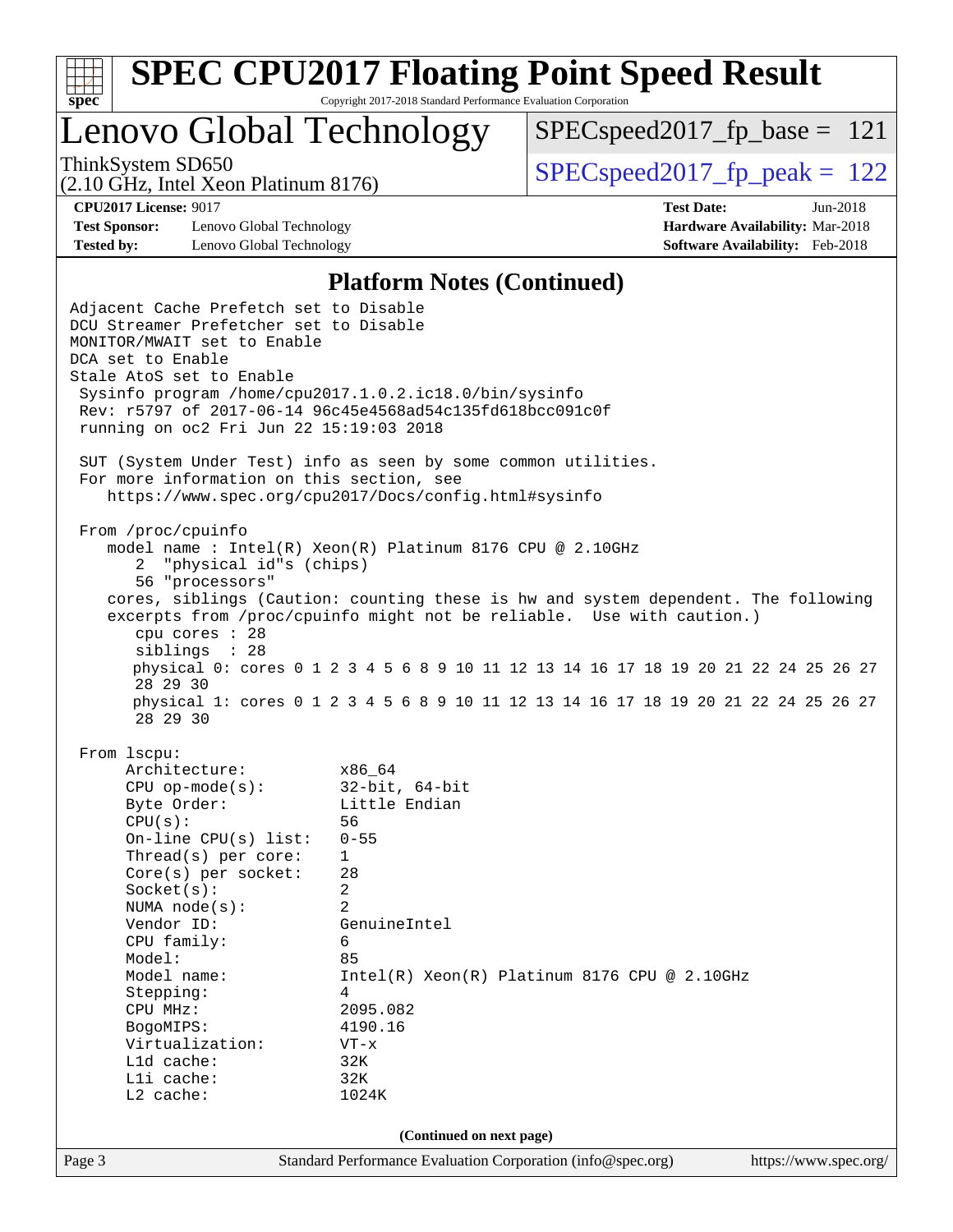| <b>SPEC CPU2017 Floating Point Speed Result</b><br>Copyright 2017-2018 Standard Performance Evaluation Corporation<br>$spec^*$                                                                                                                                                                                                                                                                                                                                                                                                                                                                                                                                                                                                                                                                                                                                                                                                                                                                                                                                                                                                                                                                                                                                                                                                                                                                                                                                                                                                                                                                                                                                                                                                                                                                                                                                         |                                                                    |
|------------------------------------------------------------------------------------------------------------------------------------------------------------------------------------------------------------------------------------------------------------------------------------------------------------------------------------------------------------------------------------------------------------------------------------------------------------------------------------------------------------------------------------------------------------------------------------------------------------------------------------------------------------------------------------------------------------------------------------------------------------------------------------------------------------------------------------------------------------------------------------------------------------------------------------------------------------------------------------------------------------------------------------------------------------------------------------------------------------------------------------------------------------------------------------------------------------------------------------------------------------------------------------------------------------------------------------------------------------------------------------------------------------------------------------------------------------------------------------------------------------------------------------------------------------------------------------------------------------------------------------------------------------------------------------------------------------------------------------------------------------------------------------------------------------------------------------------------------------------------|--------------------------------------------------------------------|
| Lenovo Global Technology                                                                                                                                                                                                                                                                                                                                                                                                                                                                                                                                                                                                                                                                                                                                                                                                                                                                                                                                                                                                                                                                                                                                                                                                                                                                                                                                                                                                                                                                                                                                                                                                                                                                                                                                                                                                                                               | $SPEC speed2017_fp\_base = 121$                                    |
| ThinkSystem SD650<br>(2.10 GHz, Intel Xeon Platinum 8176)                                                                                                                                                                                                                                                                                                                                                                                                                                                                                                                                                                                                                                                                                                                                                                                                                                                                                                                                                                                                                                                                                                                                                                                                                                                                                                                                                                                                                                                                                                                                                                                                                                                                                                                                                                                                              | $SPEC speed2017_fp\_peak = 122$                                    |
| <b>CPU2017 License: 9017</b>                                                                                                                                                                                                                                                                                                                                                                                                                                                                                                                                                                                                                                                                                                                                                                                                                                                                                                                                                                                                                                                                                                                                                                                                                                                                                                                                                                                                                                                                                                                                                                                                                                                                                                                                                                                                                                           | <b>Test Date:</b><br>$Jun-2018$                                    |
| <b>Test Sponsor:</b><br>Lenovo Global Technology<br><b>Tested by:</b><br>Lenovo Global Technology                                                                                                                                                                                                                                                                                                                                                                                                                                                                                                                                                                                                                                                                                                                                                                                                                                                                                                                                                                                                                                                                                                                                                                                                                                                                                                                                                                                                                                                                                                                                                                                                                                                                                                                                                                      | Hardware Availability: Mar-2018<br>Software Availability: Feb-2018 |
|                                                                                                                                                                                                                                                                                                                                                                                                                                                                                                                                                                                                                                                                                                                                                                                                                                                                                                                                                                                                                                                                                                                                                                                                                                                                                                                                                                                                                                                                                                                                                                                                                                                                                                                                                                                                                                                                        |                                                                    |
| <b>Platform Notes (Continued)</b><br>$L3$ cache:<br>39424K                                                                                                                                                                                                                                                                                                                                                                                                                                                                                                                                                                                                                                                                                                                                                                                                                                                                                                                                                                                                                                                                                                                                                                                                                                                                                                                                                                                                                                                                                                                                                                                                                                                                                                                                                                                                             |                                                                    |
| NUMA node0 CPU(s):<br>$0 - 27$<br>$28 - 55$<br>NUMA nodel CPU(s):<br>Flags:<br>pat pse36 clflush dts acpi mmx fxsr sse sse2 ss ht tm pbe syscall nx pdpelgb rdtscp<br>lm constant_tsc art arch_perfmon pebs bts rep_good nopl xtopology nonstop_tsc<br>aperfmperf eagerfpu pni pclmulqdq dtes64 monitor ds_cpl vmx smx est tm2 ssse3 sdbg<br>fma cx16 xtpr pdcm pcid dca sse4_1 sse4_2 x2apic movbe popcnt tsc_deadline_timer aes<br>xsave avx f16c rdrand lahf_lm abm 3dnowprefetch ida arat epb invpcid_single pln pts<br>dtherm intel_pt rsb_ctxsw spec_ctrl retpoline kaiser tpr_shadow vnmi flexpriority<br>ept vpid fsgsbase tsc_adjust bmil hle avx2 smep bmi2 erms invpcid rtm cqm mpx<br>avx512f avx512dq rdseed adx smap clflushopt clwb avx512cd avx512bw avx512vl xsaveopt<br>xsavec xgetbv1 cqm_llc cqm_occup_llc<br>/proc/cpuinfo cache data<br>cache size : 39424 KB<br>From numactl --hardware WARNING: a numactl 'node' might or might not correspond to a<br>physical chip.<br>$available: 2 nodes (0-1)$<br>node 0 cpus: 0 1 2 3 4 5 6 7 8 9 10 11 12 13 14 15 16 17 18 19 20 21 22 23 24 25 26 27<br>node 0 size: 193109 MB<br>node 0 free: 192393 MB<br>node 1 cpus: 28 29 30 31 32 33 34 35 36 37 38 39 40 41 42 43 44 45 46 47 48 49 50 51 52<br>53 54 55<br>node 1 size: 193504 MB<br>node 1 free: 193053 MB<br>node distances:<br>node<br>$\overline{0}$<br>$\overline{1}$<br>0:<br>10<br>21<br>1:<br>21 10<br>From /proc/meminfo<br>MemTotal:<br>395892504 kB<br>HugePages_Total:<br>$\Omega$<br>2048 kB<br>Hugepagesize:<br>From /etc/*release* /etc/*version*<br>$S$ uSE-release:<br>SUSE Linux Enterprise Server 12 (x86_64)<br>$VERSION = 12$<br>$PATCHLEVEL = 2$<br># This file is deprecated and will be removed in a future service pack or release.<br># Please check /etc/os-release for details about this release.<br>os-release: | fpu vme de pse tsc msr pae mce cx8 apic sep mtrr pge mca cmov      |
| NAME="SLES"                                                                                                                                                                                                                                                                                                                                                                                                                                                                                                                                                                                                                                                                                                                                                                                                                                                                                                                                                                                                                                                                                                                                                                                                                                                                                                                                                                                                                                                                                                                                                                                                                                                                                                                                                                                                                                                            |                                                                    |
| VERSION="12-SP2"                                                                                                                                                                                                                                                                                                                                                                                                                                                                                                                                                                                                                                                                                                                                                                                                                                                                                                                                                                                                                                                                                                                                                                                                                                                                                                                                                                                                                                                                                                                                                                                                                                                                                                                                                                                                                                                       |                                                                    |
| (Continued on next page)                                                                                                                                                                                                                                                                                                                                                                                                                                                                                                                                                                                                                                                                                                                                                                                                                                                                                                                                                                                                                                                                                                                                                                                                                                                                                                                                                                                                                                                                                                                                                                                                                                                                                                                                                                                                                                               |                                                                    |
| Page 4<br>Standard Performance Evaluation Corporation (info@spec.org)                                                                                                                                                                                                                                                                                                                                                                                                                                                                                                                                                                                                                                                                                                                                                                                                                                                                                                                                                                                                                                                                                                                                                                                                                                                                                                                                                                                                                                                                                                                                                                                                                                                                                                                                                                                                  | https://www.spec.org/                                              |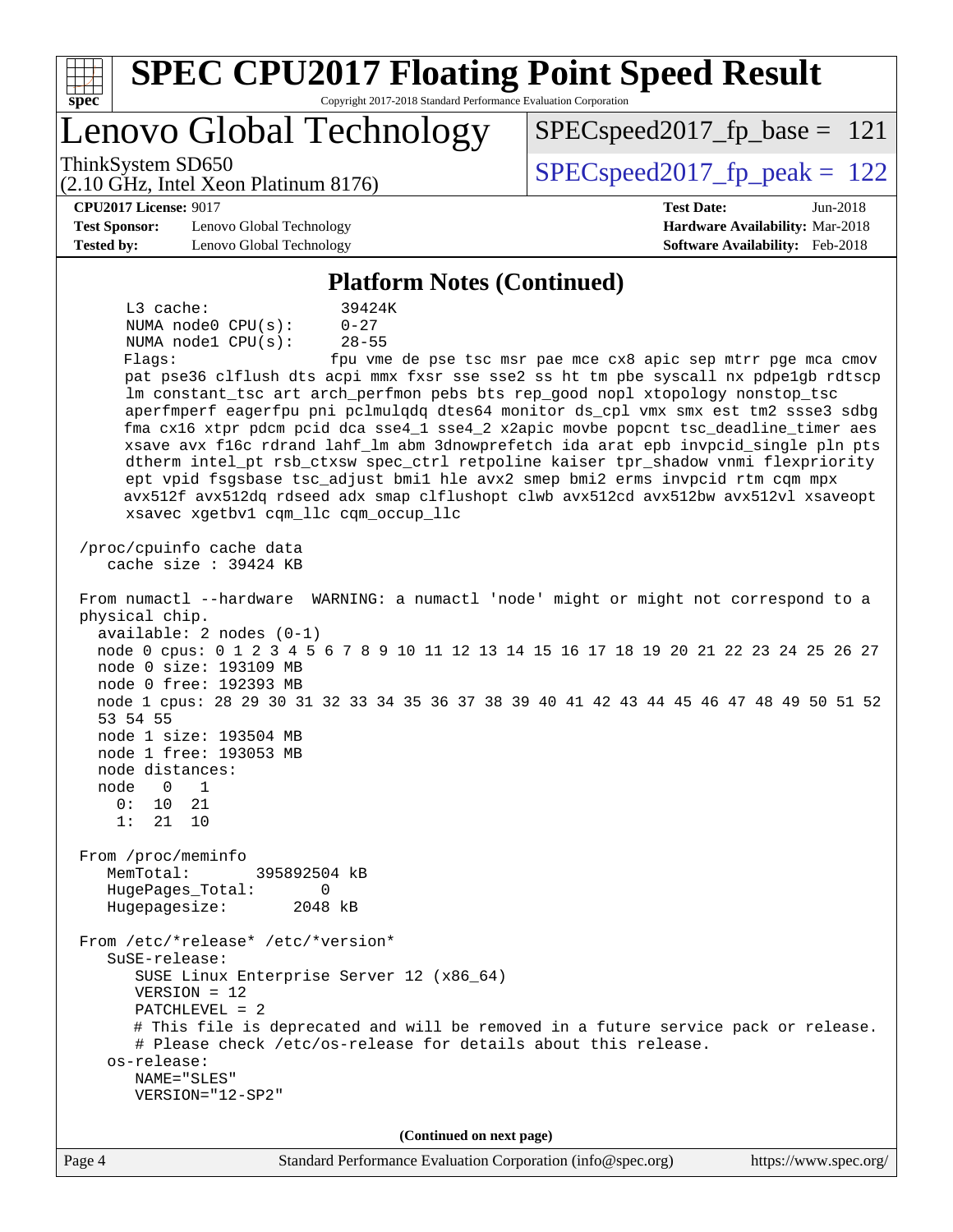

# Lenovo Global Technology

ThinkSystem SD650  $SPEC speed2017$  fp\_peak = 122 SPECspeed2017 fp base =  $121$ 

(2.10 GHz, Intel Xeon Platinum 8176)

**[Test Sponsor:](http://www.spec.org/auto/cpu2017/Docs/result-fields.html#TestSponsor)** Lenovo Global Technology **[Hardware Availability:](http://www.spec.org/auto/cpu2017/Docs/result-fields.html#HardwareAvailability)** Mar-2018 **[Tested by:](http://www.spec.org/auto/cpu2017/Docs/result-fields.html#Testedby)** Lenovo Global Technology **[Software Availability:](http://www.spec.org/auto/cpu2017/Docs/result-fields.html#SoftwareAvailability)** Feb-2018

**[CPU2017 License:](http://www.spec.org/auto/cpu2017/Docs/result-fields.html#CPU2017License)** 9017 **[Test Date:](http://www.spec.org/auto/cpu2017/Docs/result-fields.html#TestDate)** Jun-2018

#### **[Platform Notes \(Continued\)](http://www.spec.org/auto/cpu2017/Docs/result-fields.html#PlatformNotes)**

 VERSION\_ID="12.2" PRETTY\_NAME="SUSE Linux Enterprise Server 12 SP2" ID="sles" ANSI\_COLOR="0;32" CPE\_NAME="cpe:/o:suse:sles:12:sp2"

uname -a:

 Linux oc2 4.4.114-92.64-default #1 SMP Thu Feb 1 19:18:19 UTC 2018 (c6ce5db) x86\_64 x86\_64 x86\_64 GNU/Linux

run-level 3 Jun 22 15:12

 SPEC is set to: /home/cpu2017.1.0.2.ic18.0 Filesystem Type Size Used Avail Use% Mounted on /dev/sda3 xfs 446G 26G 421G 6% /

 Additional information from dmidecode follows. WARNING: Use caution when you interpret this section. The 'dmidecode' program reads system data which is "intended to allow hardware to be accurately determined", but the intent may not be met, as there are frequent changes to hardware, firmware, and the "DMTF SMBIOS" standard. BIOS Lenovo -[OTE105K-1.00]- 03/13/2018 Memory: 4x NO DIMM NO DIMM 12x Samsung M393A4K40BB2-CTD 32 GB 2 rank 2666

(End of data from sysinfo program)

## **[Compiler Version Notes](http://www.spec.org/auto/cpu2017/Docs/result-fields.html#CompilerVersionNotes)**

Page 5 Standard Performance Evaluation Corporation [\(info@spec.org\)](mailto:info@spec.org) <https://www.spec.org/> ============================================================================== CC 619.1bm s(base) 638.imagick s(base, peak) 644.nab s(base, peak) ----------------------------------------------------------------------------- icc (ICC) 18.0.0 20170811 Copyright (C) 1985-2017 Intel Corporation. All rights reserved. ------------------------------------------------------------------------------ ============================================================================== CC 619.lbm\_s(peak) ----------------------------------------------------------------------------- icc (ICC) 18.0.0 20170811 Copyright (C) 1985-2017 Intel Corporation. All rights reserved. ------------------------------------------------------------------------------ ============================================================================== FC 607.cactuBSSN\_s(base) ------------------------------------------------------------------------------ **(Continued on next page)**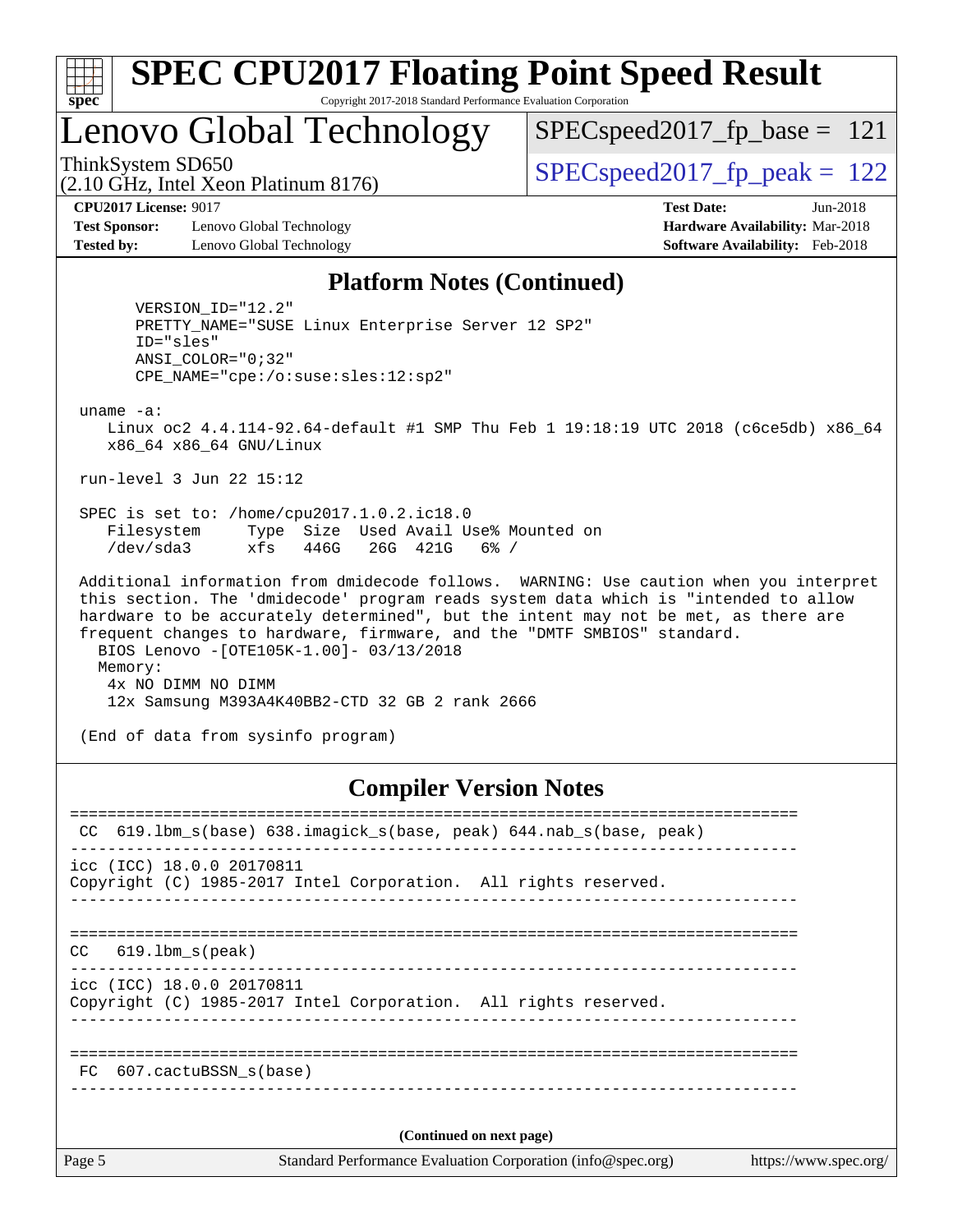

# **[SPEC CPU2017 Floating Point Speed Result](http://www.spec.org/auto/cpu2017/Docs/result-fields.html#SPECCPU2017FloatingPointSpeedResult)**

Copyright 2017-2018 Standard Performance Evaluation Corporation

Lenovo Global Technology

[SPECspeed2017\\_fp\\_base =](http://www.spec.org/auto/cpu2017/Docs/result-fields.html#SPECspeed2017fpbase) 121

(2.10 GHz, Intel Xeon Platinum 8176)

ThinkSystem SD650<br>  $(2.10 \text{ GHz})$  Intel Xeon Platinum 8176) [SPECspeed2017\\_fp\\_peak =](http://www.spec.org/auto/cpu2017/Docs/result-fields.html#SPECspeed2017fppeak) 122

**[Test Sponsor:](http://www.spec.org/auto/cpu2017/Docs/result-fields.html#TestSponsor)** Lenovo Global Technology **[Hardware Availability:](http://www.spec.org/auto/cpu2017/Docs/result-fields.html#HardwareAvailability)** Mar-2018 **[Tested by:](http://www.spec.org/auto/cpu2017/Docs/result-fields.html#Testedby)** Lenovo Global Technology **[Software Availability:](http://www.spec.org/auto/cpu2017/Docs/result-fields.html#SoftwareAvailability)** Feb-2018

**[CPU2017 License:](http://www.spec.org/auto/cpu2017/Docs/result-fields.html#CPU2017License)** 9017 **[Test Date:](http://www.spec.org/auto/cpu2017/Docs/result-fields.html#TestDate)** Jun-2018

## **[Compiler Version Notes \(Continued\)](http://www.spec.org/auto/cpu2017/Docs/result-fields.html#CompilerVersionNotes)**

| Page 6 |                                                                                                                                                                                                  |                          | Standard Performance Evaluation Corporation (info@spec.org) https://www.spec.org/ |
|--------|--------------------------------------------------------------------------------------------------------------------------------------------------------------------------------------------------|--------------------------|-----------------------------------------------------------------------------------|
|        |                                                                                                                                                                                                  | (Continued on next page) |                                                                                   |
|        | ifort (IFORT) 18.0.0 20170811<br>Copyright (C) 1985-2017 Intel Corporation. All rights reserved.                                                                                                 |                          |                                                                                   |
| CC.    | 621.wrf_s(peak) 628.pop2_s(peak)                                                                                                                                                                 |                          |                                                                                   |
|        |                                                                                                                                                                                                  |                          |                                                                                   |
|        | ifort (IFORT) 18.0.0 20170811<br>Copyright (C) 1985-2017 Intel Corporation. All rights reserved.<br>icc (ICC) 18.0.0 20170811<br>Copyright (C) 1985-2017 Intel Corporation. All rights reserved. |                          |                                                                                   |
|        | CC 621.wrf_s(base) 627.cam4_s(base, peak) 628.pop2_s(base)                                                                                                                                       |                          |                                                                                   |
|        |                                                                                                                                                                                                  |                          |                                                                                   |
|        | ifort (IFORT) 18.0.0 20170811<br>Copyright (C) 1985-2017 Intel Corporation. All rights reserved.                                                                                                 |                          |                                                                                   |
|        | FC 603.bwaves_s(peak) 649.fotonik3d_s(peak) 654.roms_s(peak)                                                                                                                                     |                          |                                                                                   |
|        | ifort (IFORT) 18.0.0 20170811<br>Copyright (C) 1985-2017 Intel Corporation. All rights reserved.                                                                                                 |                          |                                                                                   |
|        | FC 603.bwaves_s(base) 649.fotonik3d_s(base) 654.roms_s(base)                                                                                                                                     |                          |                                                                                   |
|        |                                                                                                                                                                                                  |                          |                                                                                   |
|        | ifort (IFORT) 18.0.0 20170811<br>Copyright (C) 1985-2017 Intel Corporation. All rights reserved.                                                                                                 |                          |                                                                                   |
|        | icc (ICC) 18.0.0 20170811<br>Copyright (C) 1985-2017 Intel Corporation. All rights reserved.                                                                                                     |                          |                                                                                   |
|        | icpc (ICC) 18.0.0 20170811<br>Copyright (C) 1985-2017 Intel Corporation. All rights reserved.                                                                                                    |                          |                                                                                   |
|        | FC 607.cactuBSSN_s(peak)                                                                                                                                                                         |                          |                                                                                   |
|        |                                                                                                                                                                                                  |                          |                                                                                   |
|        | ifort (IFORT) 18.0.0 20170811<br>Copyright (C) 1985-2017 Intel Corporation. All rights reserved.                                                                                                 |                          |                                                                                   |
|        | icc (ICC) 18.0.0 20170811<br>Copyright (C) 1985-2017 Intel Corporation.                                                                                                                          | All rights reserved.     |                                                                                   |
|        | icpc (ICC) 18.0.0 20170811<br>Copyright (C) 1985-2017 Intel Corporation. All rights reserved.                                                                                                    |                          |                                                                                   |
|        |                                                                                                                                                                                                  |                          |                                                                                   |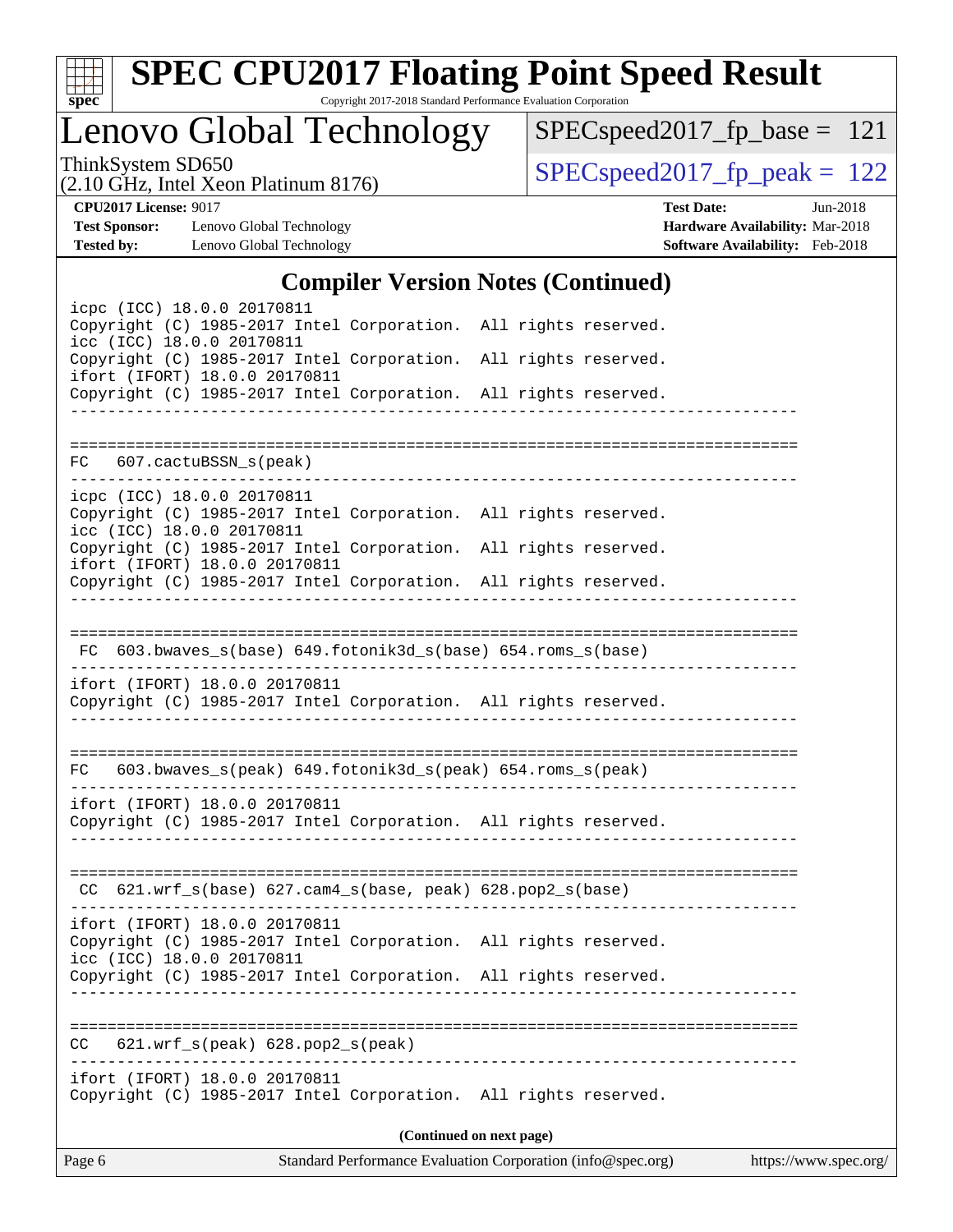

## Lenovo Global Technology

ThinkSystem SD650 SPECspeed2017 fp\_peak = 122 SPECspeed2017 fp base =  $121$ 

(2.10 GHz, Intel Xeon Platinum 8176)

**[Test Sponsor:](http://www.spec.org/auto/cpu2017/Docs/result-fields.html#TestSponsor)** Lenovo Global Technology **[Hardware Availability:](http://www.spec.org/auto/cpu2017/Docs/result-fields.html#HardwareAvailability)** Mar-2018 **[Tested by:](http://www.spec.org/auto/cpu2017/Docs/result-fields.html#Testedby)** Lenovo Global Technology **[Software Availability:](http://www.spec.org/auto/cpu2017/Docs/result-fields.html#SoftwareAvailability)** Feb-2018

**[CPU2017 License:](http://www.spec.org/auto/cpu2017/Docs/result-fields.html#CPU2017License)** 9017 **[Test Date:](http://www.spec.org/auto/cpu2017/Docs/result-fields.html#TestDate)** Jun-2018

## **[Compiler Version Notes \(Continued\)](http://www.spec.org/auto/cpu2017/Docs/result-fields.html#CompilerVersionNotes)**

icc (ICC) 18.0.0 20170811 Copyright (C) 1985-2017 Intel Corporation. All rights reserved. ------------------------------------------------------------------------------

## **[Base Compiler Invocation](http://www.spec.org/auto/cpu2017/Docs/result-fields.html#BaseCompilerInvocation)**

[C benchmarks](http://www.spec.org/auto/cpu2017/Docs/result-fields.html#Cbenchmarks): [icc](http://www.spec.org/cpu2017/results/res2018q3/cpu2017-20180625-07346.flags.html#user_CCbase_intel_icc_18.0_66fc1ee009f7361af1fbd72ca7dcefbb700085f36577c54f309893dd4ec40d12360134090235512931783d35fd58c0460139e722d5067c5574d8eaf2b3e37e92)

[Fortran benchmarks](http://www.spec.org/auto/cpu2017/Docs/result-fields.html#Fortranbenchmarks): [ifort](http://www.spec.org/cpu2017/results/res2018q3/cpu2017-20180625-07346.flags.html#user_FCbase_intel_ifort_18.0_8111460550e3ca792625aed983ce982f94888b8b503583aa7ba2b8303487b4d8a21a13e7191a45c5fd58ff318f48f9492884d4413fa793fd88dd292cad7027ca)

[Benchmarks using both Fortran and C](http://www.spec.org/auto/cpu2017/Docs/result-fields.html#BenchmarksusingbothFortranandC): [ifort](http://www.spec.org/cpu2017/results/res2018q3/cpu2017-20180625-07346.flags.html#user_CC_FCbase_intel_ifort_18.0_8111460550e3ca792625aed983ce982f94888b8b503583aa7ba2b8303487b4d8a21a13e7191a45c5fd58ff318f48f9492884d4413fa793fd88dd292cad7027ca) [icc](http://www.spec.org/cpu2017/results/res2018q3/cpu2017-20180625-07346.flags.html#user_CC_FCbase_intel_icc_18.0_66fc1ee009f7361af1fbd72ca7dcefbb700085f36577c54f309893dd4ec40d12360134090235512931783d35fd58c0460139e722d5067c5574d8eaf2b3e37e92)

[Benchmarks using Fortran, C, and C++:](http://www.spec.org/auto/cpu2017/Docs/result-fields.html#BenchmarksusingFortranCandCXX) [icpc](http://www.spec.org/cpu2017/results/res2018q3/cpu2017-20180625-07346.flags.html#user_CC_CXX_FCbase_intel_icpc_18.0_c510b6838c7f56d33e37e94d029a35b4a7bccf4766a728ee175e80a419847e808290a9b78be685c44ab727ea267ec2f070ec5dc83b407c0218cded6866a35d07) [icc](http://www.spec.org/cpu2017/results/res2018q3/cpu2017-20180625-07346.flags.html#user_CC_CXX_FCbase_intel_icc_18.0_66fc1ee009f7361af1fbd72ca7dcefbb700085f36577c54f309893dd4ec40d12360134090235512931783d35fd58c0460139e722d5067c5574d8eaf2b3e37e92) [ifort](http://www.spec.org/cpu2017/results/res2018q3/cpu2017-20180625-07346.flags.html#user_CC_CXX_FCbase_intel_ifort_18.0_8111460550e3ca792625aed983ce982f94888b8b503583aa7ba2b8303487b4d8a21a13e7191a45c5fd58ff318f48f9492884d4413fa793fd88dd292cad7027ca)

## **[Base Portability Flags](http://www.spec.org/auto/cpu2017/Docs/result-fields.html#BasePortabilityFlags)**

 603.bwaves\_s: [-DSPEC\\_LP64](http://www.spec.org/cpu2017/results/res2018q3/cpu2017-20180625-07346.flags.html#suite_basePORTABILITY603_bwaves_s_DSPEC_LP64) 607.cactuBSSN\_s: [-DSPEC\\_LP64](http://www.spec.org/cpu2017/results/res2018q3/cpu2017-20180625-07346.flags.html#suite_basePORTABILITY607_cactuBSSN_s_DSPEC_LP64) 619.lbm\_s: [-DSPEC\\_LP64](http://www.spec.org/cpu2017/results/res2018q3/cpu2017-20180625-07346.flags.html#suite_basePORTABILITY619_lbm_s_DSPEC_LP64) 621.wrf\_s: [-DSPEC\\_LP64](http://www.spec.org/cpu2017/results/res2018q3/cpu2017-20180625-07346.flags.html#suite_basePORTABILITY621_wrf_s_DSPEC_LP64) [-DSPEC\\_CASE\\_FLAG](http://www.spec.org/cpu2017/results/res2018q3/cpu2017-20180625-07346.flags.html#b621.wrf_s_baseCPORTABILITY_DSPEC_CASE_FLAG) [-convert big\\_endian](http://www.spec.org/cpu2017/results/res2018q3/cpu2017-20180625-07346.flags.html#user_baseFPORTABILITY621_wrf_s_convert_big_endian_c3194028bc08c63ac5d04de18c48ce6d347e4e562e8892b8bdbdc0214820426deb8554edfa529a3fb25a586e65a3d812c835984020483e7e73212c4d31a38223) 627.cam4\_s: [-DSPEC\\_LP64](http://www.spec.org/cpu2017/results/res2018q3/cpu2017-20180625-07346.flags.html#suite_basePORTABILITY627_cam4_s_DSPEC_LP64) [-DSPEC\\_CASE\\_FLAG](http://www.spec.org/cpu2017/results/res2018q3/cpu2017-20180625-07346.flags.html#b627.cam4_s_baseCPORTABILITY_DSPEC_CASE_FLAG) 628.pop2\_s: [-DSPEC\\_LP64](http://www.spec.org/cpu2017/results/res2018q3/cpu2017-20180625-07346.flags.html#suite_basePORTABILITY628_pop2_s_DSPEC_LP64) [-DSPEC\\_CASE\\_FLAG](http://www.spec.org/cpu2017/results/res2018q3/cpu2017-20180625-07346.flags.html#b628.pop2_s_baseCPORTABILITY_DSPEC_CASE_FLAG) [-convert big\\_endian](http://www.spec.org/cpu2017/results/res2018q3/cpu2017-20180625-07346.flags.html#user_baseFPORTABILITY628_pop2_s_convert_big_endian_c3194028bc08c63ac5d04de18c48ce6d347e4e562e8892b8bdbdc0214820426deb8554edfa529a3fb25a586e65a3d812c835984020483e7e73212c4d31a38223) [-assume byterecl](http://www.spec.org/cpu2017/results/res2018q3/cpu2017-20180625-07346.flags.html#user_baseFPORTABILITY628_pop2_s_assume_byterecl_7e47d18b9513cf18525430bbf0f2177aa9bf368bc7a059c09b2c06a34b53bd3447c950d3f8d6c70e3faf3a05c8557d66a5798b567902e8849adc142926523472) 638.imagick\_s: [-DSPEC\\_LP64](http://www.spec.org/cpu2017/results/res2018q3/cpu2017-20180625-07346.flags.html#suite_basePORTABILITY638_imagick_s_DSPEC_LP64) 644.nab\_s: [-DSPEC\\_LP64](http://www.spec.org/cpu2017/results/res2018q3/cpu2017-20180625-07346.flags.html#suite_basePORTABILITY644_nab_s_DSPEC_LP64) 649.fotonik3d\_s: [-DSPEC\\_LP64](http://www.spec.org/cpu2017/results/res2018q3/cpu2017-20180625-07346.flags.html#suite_basePORTABILITY649_fotonik3d_s_DSPEC_LP64) 654.roms\_s: [-DSPEC\\_LP64](http://www.spec.org/cpu2017/results/res2018q3/cpu2017-20180625-07346.flags.html#suite_basePORTABILITY654_roms_s_DSPEC_LP64)

## **[Base Optimization Flags](http://www.spec.org/auto/cpu2017/Docs/result-fields.html#BaseOptimizationFlags)**

[C benchmarks](http://www.spec.org/auto/cpu2017/Docs/result-fields.html#Cbenchmarks):

[-xCORE-AVX512](http://www.spec.org/cpu2017/results/res2018q3/cpu2017-20180625-07346.flags.html#user_CCbase_f-xCORE-AVX512) [-ipo](http://www.spec.org/cpu2017/results/res2018q3/cpu2017-20180625-07346.flags.html#user_CCbase_f-ipo) [-O3](http://www.spec.org/cpu2017/results/res2018q3/cpu2017-20180625-07346.flags.html#user_CCbase_f-O3) [-no-prec-div](http://www.spec.org/cpu2017/results/res2018q3/cpu2017-20180625-07346.flags.html#user_CCbase_f-no-prec-div) [-qopt-prefetch](http://www.spec.org/cpu2017/results/res2018q3/cpu2017-20180625-07346.flags.html#user_CCbase_f-qopt-prefetch) [-ffinite-math-only](http://www.spec.org/cpu2017/results/res2018q3/cpu2017-20180625-07346.flags.html#user_CCbase_f_finite_math_only_cb91587bd2077682c4b38af759c288ed7c732db004271a9512da14a4f8007909a5f1427ecbf1a0fb78ff2a814402c6114ac565ca162485bbcae155b5e4258871) [-qopt-mem-layout-trans=3](http://www.spec.org/cpu2017/results/res2018q3/cpu2017-20180625-07346.flags.html#user_CCbase_f-qopt-mem-layout-trans_de80db37974c74b1f0e20d883f0b675c88c3b01e9d123adea9b28688d64333345fb62bc4a798493513fdb68f60282f9a726aa07f478b2f7113531aecce732043) [-qopenmp](http://www.spec.org/cpu2017/results/res2018q3/cpu2017-20180625-07346.flags.html#user_CCbase_qopenmp_16be0c44f24f464004c6784a7acb94aca937f053568ce72f94b139a11c7c168634a55f6653758ddd83bcf7b8463e8028bb0b48b77bcddc6b78d5d95bb1df2967) [-DSPEC\\_OPENMP](http://www.spec.org/cpu2017/results/res2018q3/cpu2017-20180625-07346.flags.html#suite_CCbase_DSPEC_OPENMP)

[Fortran benchmarks](http://www.spec.org/auto/cpu2017/Docs/result-fields.html#Fortranbenchmarks):

[-DSPEC\\_OPENMP](http://www.spec.org/cpu2017/results/res2018q3/cpu2017-20180625-07346.flags.html#suite_FCbase_DSPEC_OPENMP) [-xCORE-AVX512](http://www.spec.org/cpu2017/results/res2018q3/cpu2017-20180625-07346.flags.html#user_FCbase_f-xCORE-AVX512) [-ipo](http://www.spec.org/cpu2017/results/res2018q3/cpu2017-20180625-07346.flags.html#user_FCbase_f-ipo) [-O3](http://www.spec.org/cpu2017/results/res2018q3/cpu2017-20180625-07346.flags.html#user_FCbase_f-O3) [-no-prec-div](http://www.spec.org/cpu2017/results/res2018q3/cpu2017-20180625-07346.flags.html#user_FCbase_f-no-prec-div) [-qopt-prefetch](http://www.spec.org/cpu2017/results/res2018q3/cpu2017-20180625-07346.flags.html#user_FCbase_f-qopt-prefetch) [-ffinite-math-only](http://www.spec.org/cpu2017/results/res2018q3/cpu2017-20180625-07346.flags.html#user_FCbase_f_finite_math_only_cb91587bd2077682c4b38af759c288ed7c732db004271a9512da14a4f8007909a5f1427ecbf1a0fb78ff2a814402c6114ac565ca162485bbcae155b5e4258871) [-qopt-mem-layout-trans=3](http://www.spec.org/cpu2017/results/res2018q3/cpu2017-20180625-07346.flags.html#user_FCbase_f-qopt-mem-layout-trans_de80db37974c74b1f0e20d883f0b675c88c3b01e9d123adea9b28688d64333345fb62bc4a798493513fdb68f60282f9a726aa07f478b2f7113531aecce732043) [-qopenmp](http://www.spec.org/cpu2017/results/res2018q3/cpu2017-20180625-07346.flags.html#user_FCbase_qopenmp_16be0c44f24f464004c6784a7acb94aca937f053568ce72f94b139a11c7c168634a55f6653758ddd83bcf7b8463e8028bb0b48b77bcddc6b78d5d95bb1df2967)

**(Continued on next page)**

| Page 7<br>Standard Performance Evaluation Corporation (info@spec.org)<br>https://www.spec.org/ |
|------------------------------------------------------------------------------------------------|
|------------------------------------------------------------------------------------------------|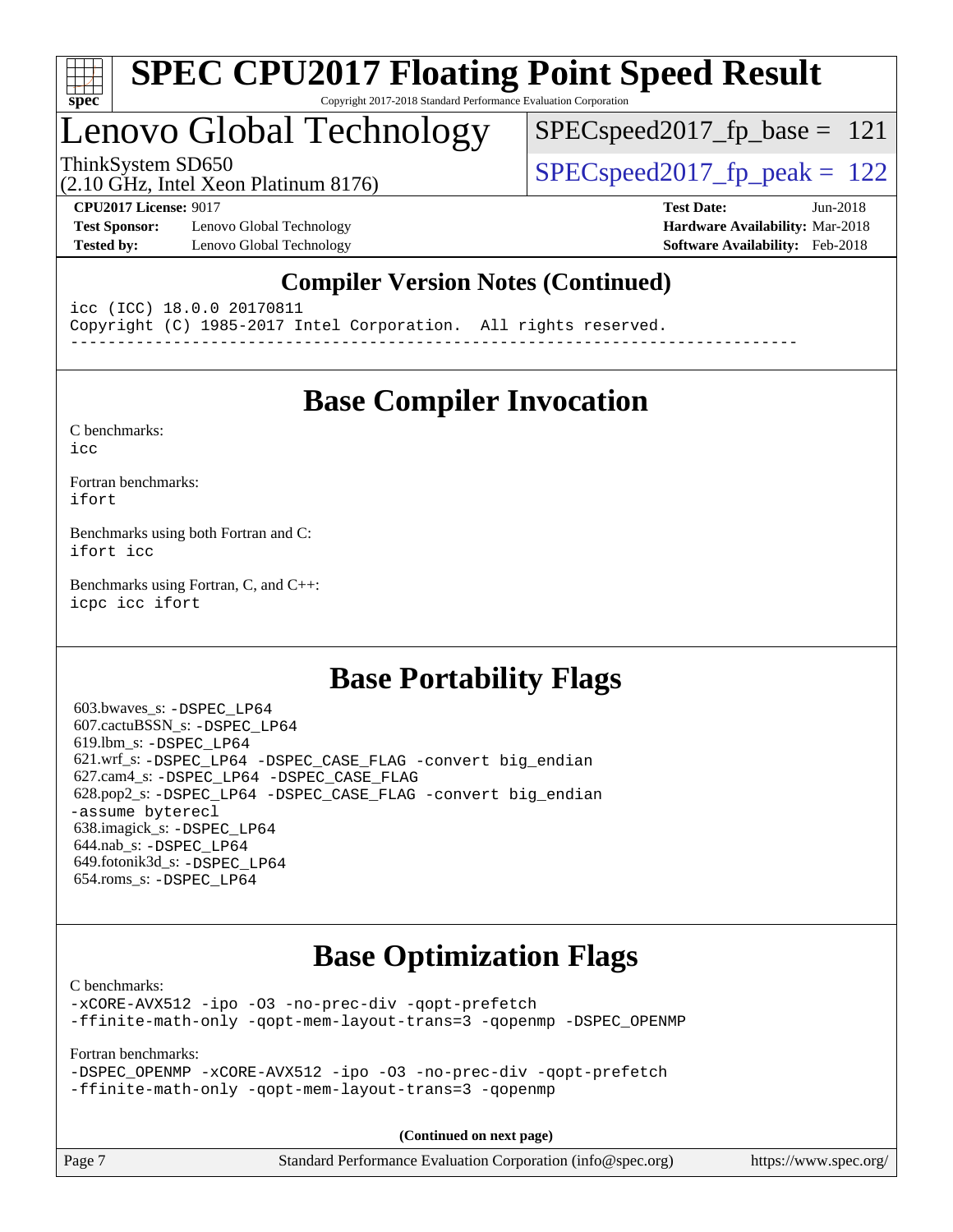

# Lenovo Global Technology

SPECspeed2017 fp base  $= 121$ 

(2.10 GHz, Intel Xeon Platinum 8176)

ThinkSystem SD650  $SPEC speed2017$  fp\_peak = 122

**[Test Sponsor:](http://www.spec.org/auto/cpu2017/Docs/result-fields.html#TestSponsor)** Lenovo Global Technology **[Hardware Availability:](http://www.spec.org/auto/cpu2017/Docs/result-fields.html#HardwareAvailability)** Mar-2018 **[Tested by:](http://www.spec.org/auto/cpu2017/Docs/result-fields.html#Testedby)** Lenovo Global Technology **[Software Availability:](http://www.spec.org/auto/cpu2017/Docs/result-fields.html#SoftwareAvailability)** Feb-2018

**[CPU2017 License:](http://www.spec.org/auto/cpu2017/Docs/result-fields.html#CPU2017License)** 9017 **[Test Date:](http://www.spec.org/auto/cpu2017/Docs/result-fields.html#TestDate)** Jun-2018

## **[Base Optimization Flags \(Continued\)](http://www.spec.org/auto/cpu2017/Docs/result-fields.html#BaseOptimizationFlags)**

[Fortran benchmarks](http://www.spec.org/auto/cpu2017/Docs/result-fields.html#Fortranbenchmarks) (continued): [-nostandard-realloc-lhs](http://www.spec.org/cpu2017/results/res2018q3/cpu2017-20180625-07346.flags.html#user_FCbase_f_2003_std_realloc_82b4557e90729c0f113870c07e44d33d6f5a304b4f63d4c15d2d0f1fab99f5daaed73bdb9275d9ae411527f28b936061aa8b9c8f2d63842963b95c9dd6426b8a) [-align array32byte](http://www.spec.org/cpu2017/results/res2018q3/cpu2017-20180625-07346.flags.html#user_FCbase_align_array32byte_b982fe038af199962ba9a80c053b8342c548c85b40b8e86eb3cc33dee0d7986a4af373ac2d51c3f7cf710a18d62fdce2948f201cd044323541f22fc0fffc51b6)

[Benchmarks using both Fortran and C](http://www.spec.org/auto/cpu2017/Docs/result-fields.html#BenchmarksusingbothFortranandC):

[-xCORE-AVX512](http://www.spec.org/cpu2017/results/res2018q3/cpu2017-20180625-07346.flags.html#user_CC_FCbase_f-xCORE-AVX512) [-ipo](http://www.spec.org/cpu2017/results/res2018q3/cpu2017-20180625-07346.flags.html#user_CC_FCbase_f-ipo) [-O3](http://www.spec.org/cpu2017/results/res2018q3/cpu2017-20180625-07346.flags.html#user_CC_FCbase_f-O3) [-no-prec-div](http://www.spec.org/cpu2017/results/res2018q3/cpu2017-20180625-07346.flags.html#user_CC_FCbase_f-no-prec-div) [-qopt-prefetch](http://www.spec.org/cpu2017/results/res2018q3/cpu2017-20180625-07346.flags.html#user_CC_FCbase_f-qopt-prefetch) [-ffinite-math-only](http://www.spec.org/cpu2017/results/res2018q3/cpu2017-20180625-07346.flags.html#user_CC_FCbase_f_finite_math_only_cb91587bd2077682c4b38af759c288ed7c732db004271a9512da14a4f8007909a5f1427ecbf1a0fb78ff2a814402c6114ac565ca162485bbcae155b5e4258871) [-qopt-mem-layout-trans=3](http://www.spec.org/cpu2017/results/res2018q3/cpu2017-20180625-07346.flags.html#user_CC_FCbase_f-qopt-mem-layout-trans_de80db37974c74b1f0e20d883f0b675c88c3b01e9d123adea9b28688d64333345fb62bc4a798493513fdb68f60282f9a726aa07f478b2f7113531aecce732043) [-qopenmp](http://www.spec.org/cpu2017/results/res2018q3/cpu2017-20180625-07346.flags.html#user_CC_FCbase_qopenmp_16be0c44f24f464004c6784a7acb94aca937f053568ce72f94b139a11c7c168634a55f6653758ddd83bcf7b8463e8028bb0b48b77bcddc6b78d5d95bb1df2967) [-DSPEC\\_OPENMP](http://www.spec.org/cpu2017/results/res2018q3/cpu2017-20180625-07346.flags.html#suite_CC_FCbase_DSPEC_OPENMP) [-nostandard-realloc-lhs](http://www.spec.org/cpu2017/results/res2018q3/cpu2017-20180625-07346.flags.html#user_CC_FCbase_f_2003_std_realloc_82b4557e90729c0f113870c07e44d33d6f5a304b4f63d4c15d2d0f1fab99f5daaed73bdb9275d9ae411527f28b936061aa8b9c8f2d63842963b95c9dd6426b8a) [-align array32byte](http://www.spec.org/cpu2017/results/res2018q3/cpu2017-20180625-07346.flags.html#user_CC_FCbase_align_array32byte_b982fe038af199962ba9a80c053b8342c548c85b40b8e86eb3cc33dee0d7986a4af373ac2d51c3f7cf710a18d62fdce2948f201cd044323541f22fc0fffc51b6)

[Benchmarks using Fortran, C, and C++:](http://www.spec.org/auto/cpu2017/Docs/result-fields.html#BenchmarksusingFortranCandCXX)

[-xCORE-AVX512](http://www.spec.org/cpu2017/results/res2018q3/cpu2017-20180625-07346.flags.html#user_CC_CXX_FCbase_f-xCORE-AVX512) [-ipo](http://www.spec.org/cpu2017/results/res2018q3/cpu2017-20180625-07346.flags.html#user_CC_CXX_FCbase_f-ipo) [-O3](http://www.spec.org/cpu2017/results/res2018q3/cpu2017-20180625-07346.flags.html#user_CC_CXX_FCbase_f-O3) [-no-prec-div](http://www.spec.org/cpu2017/results/res2018q3/cpu2017-20180625-07346.flags.html#user_CC_CXX_FCbase_f-no-prec-div) [-qopt-prefetch](http://www.spec.org/cpu2017/results/res2018q3/cpu2017-20180625-07346.flags.html#user_CC_CXX_FCbase_f-qopt-prefetch) [-ffinite-math-only](http://www.spec.org/cpu2017/results/res2018q3/cpu2017-20180625-07346.flags.html#user_CC_CXX_FCbase_f_finite_math_only_cb91587bd2077682c4b38af759c288ed7c732db004271a9512da14a4f8007909a5f1427ecbf1a0fb78ff2a814402c6114ac565ca162485bbcae155b5e4258871) [-qopt-mem-layout-trans=3](http://www.spec.org/cpu2017/results/res2018q3/cpu2017-20180625-07346.flags.html#user_CC_CXX_FCbase_f-qopt-mem-layout-trans_de80db37974c74b1f0e20d883f0b675c88c3b01e9d123adea9b28688d64333345fb62bc4a798493513fdb68f60282f9a726aa07f478b2f7113531aecce732043) [-qopenmp](http://www.spec.org/cpu2017/results/res2018q3/cpu2017-20180625-07346.flags.html#user_CC_CXX_FCbase_qopenmp_16be0c44f24f464004c6784a7acb94aca937f053568ce72f94b139a11c7c168634a55f6653758ddd83bcf7b8463e8028bb0b48b77bcddc6b78d5d95bb1df2967) [-DSPEC\\_OPENMP](http://www.spec.org/cpu2017/results/res2018q3/cpu2017-20180625-07346.flags.html#suite_CC_CXX_FCbase_DSPEC_OPENMP) [-nostandard-realloc-lhs](http://www.spec.org/cpu2017/results/res2018q3/cpu2017-20180625-07346.flags.html#user_CC_CXX_FCbase_f_2003_std_realloc_82b4557e90729c0f113870c07e44d33d6f5a304b4f63d4c15d2d0f1fab99f5daaed73bdb9275d9ae411527f28b936061aa8b9c8f2d63842963b95c9dd6426b8a) [-align array32byte](http://www.spec.org/cpu2017/results/res2018q3/cpu2017-20180625-07346.flags.html#user_CC_CXX_FCbase_align_array32byte_b982fe038af199962ba9a80c053b8342c548c85b40b8e86eb3cc33dee0d7986a4af373ac2d51c3f7cf710a18d62fdce2948f201cd044323541f22fc0fffc51b6)

## **[Base Other Flags](http://www.spec.org/auto/cpu2017/Docs/result-fields.html#BaseOtherFlags)**

[C benchmarks](http://www.spec.org/auto/cpu2017/Docs/result-fields.html#Cbenchmarks):  $-m64 - std= c11$  $-m64 - std= c11$ 

[Fortran benchmarks](http://www.spec.org/auto/cpu2017/Docs/result-fields.html#Fortranbenchmarks): [-m64](http://www.spec.org/cpu2017/results/res2018q3/cpu2017-20180625-07346.flags.html#user_FCbase_intel_intel64_18.0_af43caccfc8ded86e7699f2159af6efc7655f51387b94da716254467f3c01020a5059329e2569e4053f409e7c9202a7efc638f7a6d1ffb3f52dea4a3e31d82ab)

[Benchmarks using both Fortran and C](http://www.spec.org/auto/cpu2017/Docs/result-fields.html#BenchmarksusingbothFortranandC):  $-m64 - std= c11$  $-m64 - std= c11$ 

[Benchmarks using Fortran, C, and C++:](http://www.spec.org/auto/cpu2017/Docs/result-fields.html#BenchmarksusingFortranCandCXX)  $-m64 - std= c11$  $-m64 - std= c11$ 

## **[Peak Compiler Invocation](http://www.spec.org/auto/cpu2017/Docs/result-fields.html#PeakCompilerInvocation)**

[C benchmarks](http://www.spec.org/auto/cpu2017/Docs/result-fields.html#Cbenchmarks): [icc](http://www.spec.org/cpu2017/results/res2018q3/cpu2017-20180625-07346.flags.html#user_CCpeak_intel_icc_18.0_66fc1ee009f7361af1fbd72ca7dcefbb700085f36577c54f309893dd4ec40d12360134090235512931783d35fd58c0460139e722d5067c5574d8eaf2b3e37e92)

[Fortran benchmarks](http://www.spec.org/auto/cpu2017/Docs/result-fields.html#Fortranbenchmarks): [ifort](http://www.spec.org/cpu2017/results/res2018q3/cpu2017-20180625-07346.flags.html#user_FCpeak_intel_ifort_18.0_8111460550e3ca792625aed983ce982f94888b8b503583aa7ba2b8303487b4d8a21a13e7191a45c5fd58ff318f48f9492884d4413fa793fd88dd292cad7027ca)

[Benchmarks using both Fortran and C](http://www.spec.org/auto/cpu2017/Docs/result-fields.html#BenchmarksusingbothFortranandC): [ifort](http://www.spec.org/cpu2017/results/res2018q3/cpu2017-20180625-07346.flags.html#user_CC_FCpeak_intel_ifort_18.0_8111460550e3ca792625aed983ce982f94888b8b503583aa7ba2b8303487b4d8a21a13e7191a45c5fd58ff318f48f9492884d4413fa793fd88dd292cad7027ca) [icc](http://www.spec.org/cpu2017/results/res2018q3/cpu2017-20180625-07346.flags.html#user_CC_FCpeak_intel_icc_18.0_66fc1ee009f7361af1fbd72ca7dcefbb700085f36577c54f309893dd4ec40d12360134090235512931783d35fd58c0460139e722d5067c5574d8eaf2b3e37e92)

[Benchmarks using Fortran, C, and C++:](http://www.spec.org/auto/cpu2017/Docs/result-fields.html#BenchmarksusingFortranCandCXX) [icpc](http://www.spec.org/cpu2017/results/res2018q3/cpu2017-20180625-07346.flags.html#user_CC_CXX_FCpeak_intel_icpc_18.0_c510b6838c7f56d33e37e94d029a35b4a7bccf4766a728ee175e80a419847e808290a9b78be685c44ab727ea267ec2f070ec5dc83b407c0218cded6866a35d07) [icc](http://www.spec.org/cpu2017/results/res2018q3/cpu2017-20180625-07346.flags.html#user_CC_CXX_FCpeak_intel_icc_18.0_66fc1ee009f7361af1fbd72ca7dcefbb700085f36577c54f309893dd4ec40d12360134090235512931783d35fd58c0460139e722d5067c5574d8eaf2b3e37e92) [ifort](http://www.spec.org/cpu2017/results/res2018q3/cpu2017-20180625-07346.flags.html#user_CC_CXX_FCpeak_intel_ifort_18.0_8111460550e3ca792625aed983ce982f94888b8b503583aa7ba2b8303487b4d8a21a13e7191a45c5fd58ff318f48f9492884d4413fa793fd88dd292cad7027ca)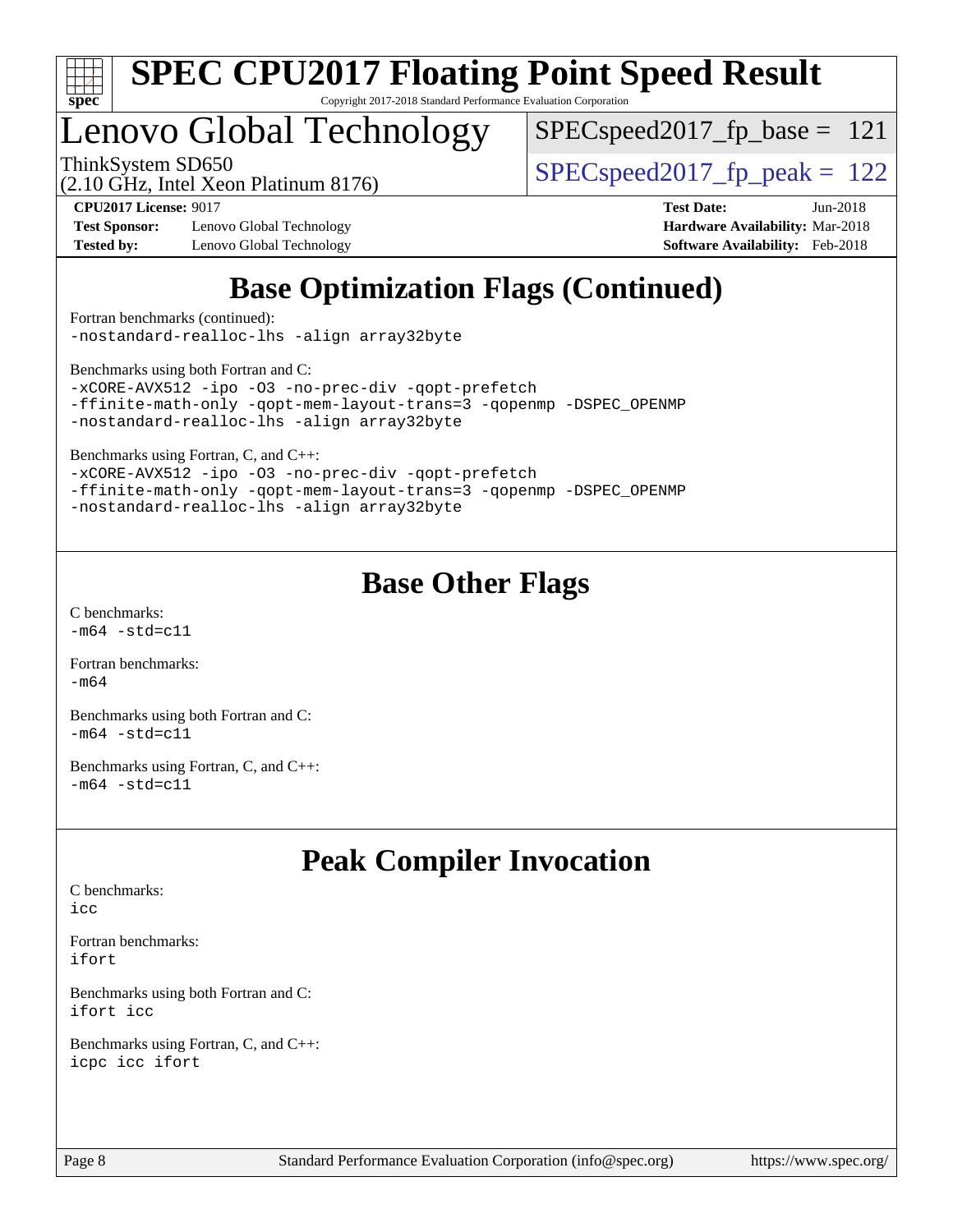

## Lenovo Global Technology

 $SPECspeed2017_fp\_base = 121$ 

(2.10 GHz, Intel Xeon Platinum 8176)

ThinkSystem SD650  $SPEC speed2017$  fp\_peak = 122

**[Test Sponsor:](http://www.spec.org/auto/cpu2017/Docs/result-fields.html#TestSponsor)** Lenovo Global Technology **[Hardware Availability:](http://www.spec.org/auto/cpu2017/Docs/result-fields.html#HardwareAvailability)** Mar-2018 **[Tested by:](http://www.spec.org/auto/cpu2017/Docs/result-fields.html#Testedby)** Lenovo Global Technology **[Software Availability:](http://www.spec.org/auto/cpu2017/Docs/result-fields.html#SoftwareAvailability)** Feb-2018

**[CPU2017 License:](http://www.spec.org/auto/cpu2017/Docs/result-fields.html#CPU2017License)** 9017 **[Test Date:](http://www.spec.org/auto/cpu2017/Docs/result-fields.html#TestDate)** Jun-2018

## **[Peak Portability Flags](http://www.spec.org/auto/cpu2017/Docs/result-fields.html#PeakPortabilityFlags)**

Same as Base Portability Flags

## **[Peak Optimization Flags](http://www.spec.org/auto/cpu2017/Docs/result-fields.html#PeakOptimizationFlags)**

[C benchmarks](http://www.spec.org/auto/cpu2017/Docs/result-fields.html#Cbenchmarks):

 619.lbm\_s: [-prof-gen](http://www.spec.org/cpu2017/results/res2018q3/cpu2017-20180625-07346.flags.html#user_peakPASS1_CFLAGSPASS1_LDFLAGS619_lbm_s_prof_gen_5aa4926d6013ddb2a31985c654b3eb18169fc0c6952a63635c234f711e6e63dd76e94ad52365559451ec499a2cdb89e4dc58ba4c67ef54ca681ffbe1461d6b36)(pass 1) [-prof-use](http://www.spec.org/cpu2017/results/res2018q3/cpu2017-20180625-07346.flags.html#user_peakPASS2_CFLAGSPASS2_LDFLAGS619_lbm_s_prof_use_1a21ceae95f36a2b53c25747139a6c16ca95bd9def2a207b4f0849963b97e94f5260e30a0c64f4bb623698870e679ca08317ef8150905d41bd88c6f78df73f19)(pass 2) [-O2](http://www.spec.org/cpu2017/results/res2018q3/cpu2017-20180625-07346.flags.html#user_peakPASS1_COPTIMIZE619_lbm_s_f-O2) [-xCORE-AVX512](http://www.spec.org/cpu2017/results/res2018q3/cpu2017-20180625-07346.flags.html#user_peakPASS2_COPTIMIZE619_lbm_s_f-xCORE-AVX512) [-qopt-prefetch](http://www.spec.org/cpu2017/results/res2018q3/cpu2017-20180625-07346.flags.html#user_peakPASS1_COPTIMIZEPASS2_COPTIMIZE619_lbm_s_f-qopt-prefetch) [-ipo](http://www.spec.org/cpu2017/results/res2018q3/cpu2017-20180625-07346.flags.html#user_peakPASS2_COPTIMIZE619_lbm_s_f-ipo) [-O3](http://www.spec.org/cpu2017/results/res2018q3/cpu2017-20180625-07346.flags.html#user_peakPASS2_COPTIMIZE619_lbm_s_f-O3) [-ffinite-math-only](http://www.spec.org/cpu2017/results/res2018q3/cpu2017-20180625-07346.flags.html#user_peakPASS1_COPTIMIZEPASS2_COPTIMIZE619_lbm_s_f_finite_math_only_cb91587bd2077682c4b38af759c288ed7c732db004271a9512da14a4f8007909a5f1427ecbf1a0fb78ff2a814402c6114ac565ca162485bbcae155b5e4258871) [-no-prec-div](http://www.spec.org/cpu2017/results/res2018q3/cpu2017-20180625-07346.flags.html#user_peakPASS2_COPTIMIZE619_lbm_s_f-no-prec-div) [-qopt-mem-layout-trans=3](http://www.spec.org/cpu2017/results/res2018q3/cpu2017-20180625-07346.flags.html#user_peakPASS1_COPTIMIZEPASS2_COPTIMIZE619_lbm_s_f-qopt-mem-layout-trans_de80db37974c74b1f0e20d883f0b675c88c3b01e9d123adea9b28688d64333345fb62bc4a798493513fdb68f60282f9a726aa07f478b2f7113531aecce732043) [-DSPEC\\_SUPPRESS\\_OPENMP](http://www.spec.org/cpu2017/results/res2018q3/cpu2017-20180625-07346.flags.html#suite_peakPASS1_COPTIMIZE619_lbm_s_DSPEC_SUPPRESS_OPENMP) [-qopenmp](http://www.spec.org/cpu2017/results/res2018q3/cpu2017-20180625-07346.flags.html#user_peakPASS2_COPTIMIZE619_lbm_s_qopenmp_16be0c44f24f464004c6784a7acb94aca937f053568ce72f94b139a11c7c168634a55f6653758ddd83bcf7b8463e8028bb0b48b77bcddc6b78d5d95bb1df2967) [-DSPEC\\_OPENMP](http://www.spec.org/cpu2017/results/res2018q3/cpu2017-20180625-07346.flags.html#suite_peakPASS2_COPTIMIZE619_lbm_s_DSPEC_OPENMP)

 638.imagick\_s: [-xCORE-AVX512](http://www.spec.org/cpu2017/results/res2018q3/cpu2017-20180625-07346.flags.html#user_peakCOPTIMIZE638_imagick_s_f-xCORE-AVX512) [-ipo](http://www.spec.org/cpu2017/results/res2018q3/cpu2017-20180625-07346.flags.html#user_peakCOPTIMIZE638_imagick_s_f-ipo) [-O3](http://www.spec.org/cpu2017/results/res2018q3/cpu2017-20180625-07346.flags.html#user_peakCOPTIMIZE638_imagick_s_f-O3) [-no-prec-div](http://www.spec.org/cpu2017/results/res2018q3/cpu2017-20180625-07346.flags.html#user_peakCOPTIMIZE638_imagick_s_f-no-prec-div) [-qopt-prefetch](http://www.spec.org/cpu2017/results/res2018q3/cpu2017-20180625-07346.flags.html#user_peakCOPTIMIZE638_imagick_s_f-qopt-prefetch) [-ffinite-math-only](http://www.spec.org/cpu2017/results/res2018q3/cpu2017-20180625-07346.flags.html#user_peakCOPTIMIZE638_imagick_s_f_finite_math_only_cb91587bd2077682c4b38af759c288ed7c732db004271a9512da14a4f8007909a5f1427ecbf1a0fb78ff2a814402c6114ac565ca162485bbcae155b5e4258871) [-qopt-mem-layout-trans=3](http://www.spec.org/cpu2017/results/res2018q3/cpu2017-20180625-07346.flags.html#user_peakCOPTIMIZE638_imagick_s_f-qopt-mem-layout-trans_de80db37974c74b1f0e20d883f0b675c88c3b01e9d123adea9b28688d64333345fb62bc4a798493513fdb68f60282f9a726aa07f478b2f7113531aecce732043) [-qopenmp](http://www.spec.org/cpu2017/results/res2018q3/cpu2017-20180625-07346.flags.html#user_peakCOPTIMIZE638_imagick_s_qopenmp_16be0c44f24f464004c6784a7acb94aca937f053568ce72f94b139a11c7c168634a55f6653758ddd83bcf7b8463e8028bb0b48b77bcddc6b78d5d95bb1df2967) [-DSPEC\\_OPENMP](http://www.spec.org/cpu2017/results/res2018q3/cpu2017-20180625-07346.flags.html#suite_peakCOPTIMIZE638_imagick_s_DSPEC_OPENMP)

644.nab\_s: Same as 638.imagick\_s

[Fortran benchmarks](http://www.spec.org/auto/cpu2017/Docs/result-fields.html#Fortranbenchmarks): [-prof-gen](http://www.spec.org/cpu2017/results/res2018q3/cpu2017-20180625-07346.flags.html#user_FCpeak_prof_gen_5aa4926d6013ddb2a31985c654b3eb18169fc0c6952a63635c234f711e6e63dd76e94ad52365559451ec499a2cdb89e4dc58ba4c67ef54ca681ffbe1461d6b36)(pass 1) [-prof-use](http://www.spec.org/cpu2017/results/res2018q3/cpu2017-20180625-07346.flags.html#user_FCpeak_prof_use_1a21ceae95f36a2b53c25747139a6c16ca95bd9def2a207b4f0849963b97e94f5260e30a0c64f4bb623698870e679ca08317ef8150905d41bd88c6f78df73f19)(pass 2) [-DSPEC\\_SUPPRESS\\_OPENMP](http://www.spec.org/cpu2017/results/res2018q3/cpu2017-20180625-07346.flags.html#suite_FCpeak_DSPEC_SUPPRESS_OPENMP) [-DSPEC\\_OPENMP](http://www.spec.org/cpu2017/results/res2018q3/cpu2017-20180625-07346.flags.html#suite_FCpeak_DSPEC_OPENMP) [-O2](http://www.spec.org/cpu2017/results/res2018q3/cpu2017-20180625-07346.flags.html#user_FCpeak_f-O2) [-xCORE-AVX512](http://www.spec.org/cpu2017/results/res2018q3/cpu2017-20180625-07346.flags.html#user_FCpeak_f-xCORE-AVX512) [-qopt-prefetch](http://www.spec.org/cpu2017/results/res2018q3/cpu2017-20180625-07346.flags.html#user_FCpeak_f-qopt-prefetch) [-ipo](http://www.spec.org/cpu2017/results/res2018q3/cpu2017-20180625-07346.flags.html#user_FCpeak_f-ipo) [-O3](http://www.spec.org/cpu2017/results/res2018q3/cpu2017-20180625-07346.flags.html#user_FCpeak_f-O3) [-ffinite-math-only](http://www.spec.org/cpu2017/results/res2018q3/cpu2017-20180625-07346.flags.html#user_FCpeak_f_finite_math_only_cb91587bd2077682c4b38af759c288ed7c732db004271a9512da14a4f8007909a5f1427ecbf1a0fb78ff2a814402c6114ac565ca162485bbcae155b5e4258871) [-no-prec-div](http://www.spec.org/cpu2017/results/res2018q3/cpu2017-20180625-07346.flags.html#user_FCpeak_f-no-prec-div) [-qopt-mem-layout-trans=3](http://www.spec.org/cpu2017/results/res2018q3/cpu2017-20180625-07346.flags.html#user_FCpeak_f-qopt-mem-layout-trans_de80db37974c74b1f0e20d883f0b675c88c3b01e9d123adea9b28688d64333345fb62bc4a798493513fdb68f60282f9a726aa07f478b2f7113531aecce732043) [-qopenmp](http://www.spec.org/cpu2017/results/res2018q3/cpu2017-20180625-07346.flags.html#user_FCpeak_qopenmp_16be0c44f24f464004c6784a7acb94aca937f053568ce72f94b139a11c7c168634a55f6653758ddd83bcf7b8463e8028bb0b48b77bcddc6b78d5d95bb1df2967) [-nostandard-realloc-lhs](http://www.spec.org/cpu2017/results/res2018q3/cpu2017-20180625-07346.flags.html#user_FCpeak_f_2003_std_realloc_82b4557e90729c0f113870c07e44d33d6f5a304b4f63d4c15d2d0f1fab99f5daaed73bdb9275d9ae411527f28b936061aa8b9c8f2d63842963b95c9dd6426b8a) [-align array32byte](http://www.spec.org/cpu2017/results/res2018q3/cpu2017-20180625-07346.flags.html#user_FCpeak_align_array32byte_b982fe038af199962ba9a80c053b8342c548c85b40b8e86eb3cc33dee0d7986a4af373ac2d51c3f7cf710a18d62fdce2948f201cd044323541f22fc0fffc51b6)

[Benchmarks using both Fortran and C](http://www.spec.org/auto/cpu2017/Docs/result-fields.html#BenchmarksusingbothFortranandC):

 621.wrf\_s: [-prof-gen](http://www.spec.org/cpu2017/results/res2018q3/cpu2017-20180625-07346.flags.html#user_peakPASS1_CFLAGSPASS1_FFLAGSPASS1_LDFLAGS621_wrf_s_prof_gen_5aa4926d6013ddb2a31985c654b3eb18169fc0c6952a63635c234f711e6e63dd76e94ad52365559451ec499a2cdb89e4dc58ba4c67ef54ca681ffbe1461d6b36)(pass 1) [-prof-use](http://www.spec.org/cpu2017/results/res2018q3/cpu2017-20180625-07346.flags.html#user_peakPASS2_CFLAGSPASS2_FFLAGSPASS2_LDFLAGS621_wrf_s_prof_use_1a21ceae95f36a2b53c25747139a6c16ca95bd9def2a207b4f0849963b97e94f5260e30a0c64f4bb623698870e679ca08317ef8150905d41bd88c6f78df73f19)(pass 2) [-O2](http://www.spec.org/cpu2017/results/res2018q3/cpu2017-20180625-07346.flags.html#user_peakPASS1_COPTIMIZEPASS1_FOPTIMIZE621_wrf_s_f-O2) [-xCORE-AVX512](http://www.spec.org/cpu2017/results/res2018q3/cpu2017-20180625-07346.flags.html#user_peakPASS2_COPTIMIZEPASS2_FOPTIMIZE621_wrf_s_f-xCORE-AVX512) [-qopt-prefetch](http://www.spec.org/cpu2017/results/res2018q3/cpu2017-20180625-07346.flags.html#user_peakPASS1_COPTIMIZEPASS1_FOPTIMIZEPASS2_COPTIMIZEPASS2_FOPTIMIZE621_wrf_s_f-qopt-prefetch) [-ipo](http://www.spec.org/cpu2017/results/res2018q3/cpu2017-20180625-07346.flags.html#user_peakPASS2_COPTIMIZEPASS2_FOPTIMIZE621_wrf_s_f-ipo) [-O3](http://www.spec.org/cpu2017/results/res2018q3/cpu2017-20180625-07346.flags.html#user_peakPASS2_COPTIMIZEPASS2_FOPTIMIZE621_wrf_s_f-O3) [-ffinite-math-only](http://www.spec.org/cpu2017/results/res2018q3/cpu2017-20180625-07346.flags.html#user_peakPASS1_COPTIMIZEPASS1_FOPTIMIZEPASS2_COPTIMIZEPASS2_FOPTIMIZE621_wrf_s_f_finite_math_only_cb91587bd2077682c4b38af759c288ed7c732db004271a9512da14a4f8007909a5f1427ecbf1a0fb78ff2a814402c6114ac565ca162485bbcae155b5e4258871) [-no-prec-div](http://www.spec.org/cpu2017/results/res2018q3/cpu2017-20180625-07346.flags.html#user_peakPASS2_COPTIMIZEPASS2_FOPTIMIZE621_wrf_s_f-no-prec-div) [-qopt-mem-layout-trans=3](http://www.spec.org/cpu2017/results/res2018q3/cpu2017-20180625-07346.flags.html#user_peakPASS1_COPTIMIZEPASS1_FOPTIMIZEPASS2_COPTIMIZEPASS2_FOPTIMIZE621_wrf_s_f-qopt-mem-layout-trans_de80db37974c74b1f0e20d883f0b675c88c3b01e9d123adea9b28688d64333345fb62bc4a798493513fdb68f60282f9a726aa07f478b2f7113531aecce732043) [-DSPEC\\_SUPPRESS\\_OPENMP](http://www.spec.org/cpu2017/results/res2018q3/cpu2017-20180625-07346.flags.html#suite_peakPASS1_COPTIMIZEPASS1_FOPTIMIZE621_wrf_s_DSPEC_SUPPRESS_OPENMP) [-qopenmp](http://www.spec.org/cpu2017/results/res2018q3/cpu2017-20180625-07346.flags.html#user_peakPASS2_COPTIMIZEPASS2_FOPTIMIZE621_wrf_s_qopenmp_16be0c44f24f464004c6784a7acb94aca937f053568ce72f94b139a11c7c168634a55f6653758ddd83bcf7b8463e8028bb0b48b77bcddc6b78d5d95bb1df2967) [-DSPEC\\_OPENMP](http://www.spec.org/cpu2017/results/res2018q3/cpu2017-20180625-07346.flags.html#suite_peakPASS2_COPTIMIZEPASS2_FOPTIMIZE621_wrf_s_DSPEC_OPENMP) [-nostandard-realloc-lhs](http://www.spec.org/cpu2017/results/res2018q3/cpu2017-20180625-07346.flags.html#user_peakEXTRA_FOPTIMIZE621_wrf_s_f_2003_std_realloc_82b4557e90729c0f113870c07e44d33d6f5a304b4f63d4c15d2d0f1fab99f5daaed73bdb9275d9ae411527f28b936061aa8b9c8f2d63842963b95c9dd6426b8a) [-align array32byte](http://www.spec.org/cpu2017/results/res2018q3/cpu2017-20180625-07346.flags.html#user_peakEXTRA_FOPTIMIZE621_wrf_s_align_array32byte_b982fe038af199962ba9a80c053b8342c548c85b40b8e86eb3cc33dee0d7986a4af373ac2d51c3f7cf710a18d62fdce2948f201cd044323541f22fc0fffc51b6)

 627.cam4\_s: [-xCORE-AVX512](http://www.spec.org/cpu2017/results/res2018q3/cpu2017-20180625-07346.flags.html#user_peakCOPTIMIZEFOPTIMIZE627_cam4_s_f-xCORE-AVX512) [-ipo](http://www.spec.org/cpu2017/results/res2018q3/cpu2017-20180625-07346.flags.html#user_peakCOPTIMIZEFOPTIMIZE627_cam4_s_f-ipo) [-O3](http://www.spec.org/cpu2017/results/res2018q3/cpu2017-20180625-07346.flags.html#user_peakCOPTIMIZEFOPTIMIZE627_cam4_s_f-O3) [-no-prec-div](http://www.spec.org/cpu2017/results/res2018q3/cpu2017-20180625-07346.flags.html#user_peakCOPTIMIZEFOPTIMIZE627_cam4_s_f-no-prec-div) [-qopt-prefetch](http://www.spec.org/cpu2017/results/res2018q3/cpu2017-20180625-07346.flags.html#user_peakCOPTIMIZEFOPTIMIZE627_cam4_s_f-qopt-prefetch) [-ffinite-math-only](http://www.spec.org/cpu2017/results/res2018q3/cpu2017-20180625-07346.flags.html#user_peakCOPTIMIZEFOPTIMIZE627_cam4_s_f_finite_math_only_cb91587bd2077682c4b38af759c288ed7c732db004271a9512da14a4f8007909a5f1427ecbf1a0fb78ff2a814402c6114ac565ca162485bbcae155b5e4258871) [-qopt-mem-layout-trans=3](http://www.spec.org/cpu2017/results/res2018q3/cpu2017-20180625-07346.flags.html#user_peakCOPTIMIZEFOPTIMIZE627_cam4_s_f-qopt-mem-layout-trans_de80db37974c74b1f0e20d883f0b675c88c3b01e9d123adea9b28688d64333345fb62bc4a798493513fdb68f60282f9a726aa07f478b2f7113531aecce732043) [-qopenmp](http://www.spec.org/cpu2017/results/res2018q3/cpu2017-20180625-07346.flags.html#user_peakCOPTIMIZEFOPTIMIZE627_cam4_s_qopenmp_16be0c44f24f464004c6784a7acb94aca937f053568ce72f94b139a11c7c168634a55f6653758ddd83bcf7b8463e8028bb0b48b77bcddc6b78d5d95bb1df2967) [-DSPEC\\_OPENMP](http://www.spec.org/cpu2017/results/res2018q3/cpu2017-20180625-07346.flags.html#suite_peakCOPTIMIZEFOPTIMIZE627_cam4_s_DSPEC_OPENMP) [-nostandard-realloc-lhs](http://www.spec.org/cpu2017/results/res2018q3/cpu2017-20180625-07346.flags.html#user_peakEXTRA_FOPTIMIZE627_cam4_s_f_2003_std_realloc_82b4557e90729c0f113870c07e44d33d6f5a304b4f63d4c15d2d0f1fab99f5daaed73bdb9275d9ae411527f28b936061aa8b9c8f2d63842963b95c9dd6426b8a) [-align array32byte](http://www.spec.org/cpu2017/results/res2018q3/cpu2017-20180625-07346.flags.html#user_peakEXTRA_FOPTIMIZE627_cam4_s_align_array32byte_b982fe038af199962ba9a80c053b8342c548c85b40b8e86eb3cc33dee0d7986a4af373ac2d51c3f7cf710a18d62fdce2948f201cd044323541f22fc0fffc51b6)

628.pop2\_s: Same as 621.wrf\_s

```
Benchmarks using Fortran, C, and C++: 
-prof-gen(pass 1) -prof-use(pass 2) -O2 -xCORE-AVX512 -qopt-prefetch
-ipo -O3 -ffinite-math-only -no-prec-div -qopt-mem-layout-trans=3
-DSPEC_SUPPRESS_OPENMP -qopenmp -DSPEC_OPENMP -nostandard-realloc-lhs
-align array32byte
```